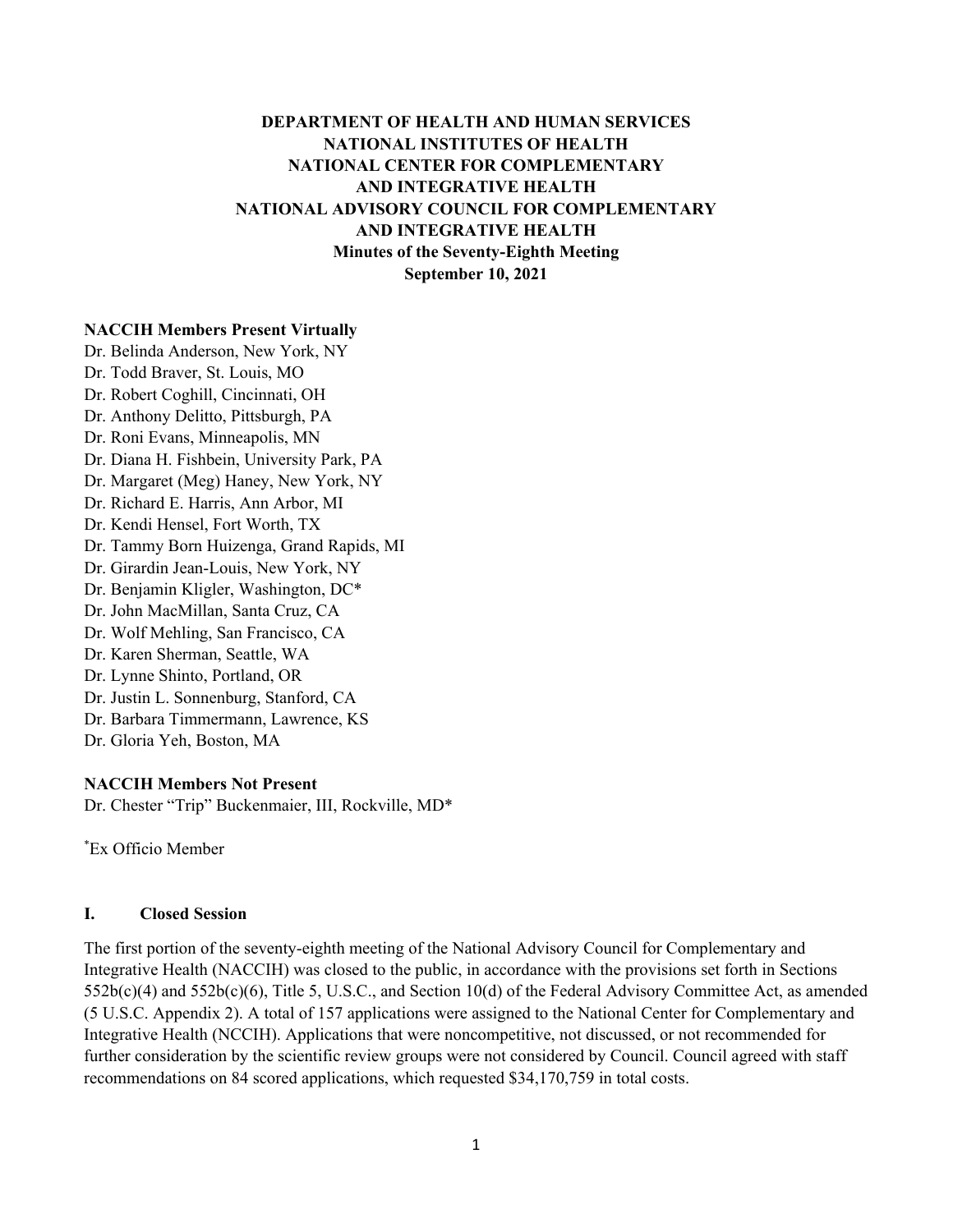### **II. Open Session Call to Order; Review of Council Operating Procedures**

Dr. Partap Khalsa, NACCIH Executive Secretary, convened the open session at 11:40 a.m. ET. The minutes of the May 2021 Council meeting were approved unanimously. Dr. Khalsa noted that oral public comments cannot be given during this virtual meeting, but written comments can be submitted to him by email (Partap.Khalsa@nih.gov) or postal mail within 15 days after the meeting. Comments must be under 700 words. The comments will be added to the Council minutes.

## **III. NCCIH Director's Welcome and Report**

Dr. Langevin welcomed a new ex-officio Council member, Dr. Chester "Trip" Buckenmaier, III, program director and principal investigator for the Uniformed Services University Defense and Veterans Center for Integrative Pain Management. Dr. Buckenmaier has a longstanding interest in pain management and integrative approaches in the military setting.

A potential new NIH entity called the Advanced Research Projects Agency for Health (ARPA-H) is under consideration by Congress and was included in the President's Fiscal Year (FY) 2022 budget at a requested funding level of \$6.5 billion. ARPA-H would accelerate biomedical innovation and adoption of technologies and approaches to revolutionize health care and medicine. The ARPA-H model is similar to that of the Department of Defense's Defense Advanced Research Projects Agency (DARPA), which makes investments in research and development programs to accelerate breakthrough technologies for national security.

Dr. Catherine Bushnell, scientific director of the Division of Intramural Research (DIR), retired in July 2021, but will continue to collaborate with NCCIH as a scientist emeritus at the National Institutes of Health (NIH). Dr. Miroslav (Misha) Bačkonja, who specializes in the clinical assessment of pain symptoms and signs, is joining the DIR as supervisory physician. Other new staff appointments include Dr. Diane Joss, health program specialist, Division of Extramural Research (DER); two new scientific review officers in the Division of Extramural Activities, Drs. Sushmita Purkayastha and Sonia Nanescu; and many new scientists in DIR labs.

The President's budget for NIH for FY 2022 includes a substantial proposed increase in funding for NCCIH, from approximately \$154 million in FY 2021 to \$185.3 million. The budget has been approved by the House of Representatives and is going through the Senate.

The NIH Blueprint for Neuroscience Research, in collaboration with many NIH Institutes and Centers (ICs), has launched an initiative on interoception to improve understanding of brain-body connections. NCCIH has funded seven basic science projects addressing connections between the brain and other organs. These connections may underlie many effects of mind and body therapies. NIH's [UNITE initiative](https://www.nih.gov/ending-structural-racism/unite) aims to study and address fundamental aspects of equity through multiple components. Two requests for applications (RFAs) have been issued. NCCIH is participating in the Trans-NIH Resilience Working Group initiative.

Updates related to COVID-19 include:

- NIH is a partner in the "Say Yes! Covid Test" program (free at-home rapid antigen testing).
- Under its Rapid Acceleration of Diagnostics–Underserved Populations (RADx-UP) program, NIH is funding projects at selected institutions in eight states to build the evidence on how to return students and staff to schools safely and sustainably.
- The Researching COVID to Enhance Recovery (RECOVER) initiative brings together various stakeholder groups to address problems of understanding, treating, and preventing long-term effects of COVID-19; NCCIH is an active participant.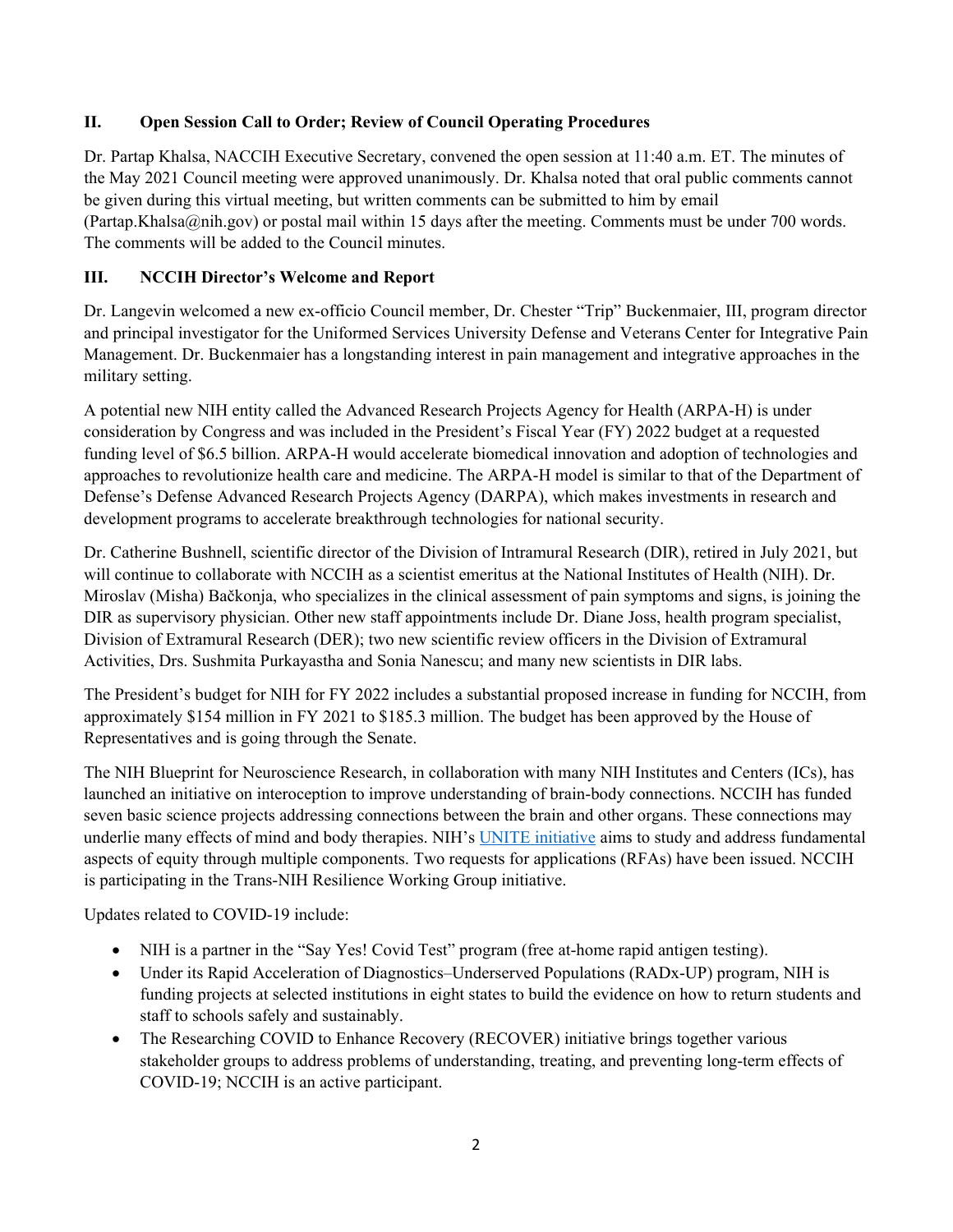A commentary by Dr. Langevin, "Moving the Complementary and Integrative Health Research Field Toward Whole Person Health," was recently published in *The Journal of Alternative and Complementary Medicine*.

Recent NCCIH-funded research includes:

- A study comparing a single session of a pain management skills intervention with eight sessions of cognitive behavioral therapy in adults with chronic low-back pain
- A study of the effects of medical providers' facial appearance on patient expectations about pain and analgesic treatment
- A study on reservoirs of myeloid cells in the bones of the skull and how they communicate with the brain and the meninges; this has implications for the nervous, immune, and musculoskeletal systems
- A study in the field of gut-brain-microbiota axis research in which the effects of a combination of probiotics and prebiotics (i.e., a "synbiotic") on chronic stress behaviors in rodents were examined

Funding opportunity announcements (FOAs) with NCCIH leadership or other participation include:

- The Common Fund's Faculty Institutional Recruitment for Sustainable Transformation (FIRST) program to empower and enable institutions to recruit and support cohorts of faculty from diverse backgrounds: RFA-RM-21-025
- Program announcements on music and health: PAR-21-100, PAR-21-099, and PAR-20-266
- Reissues (following some modifications) of mind and body clinical research program announcements (PAR-21-240, -241, -242, and -243) to offer more entry points into clinical research and accelerate movement in the field
- Notices of Special Interest (NOSIs): NOT-AT-21-002 for interoception research and NOT-AT-21-006 for fundamental science research on complementary and integrative health approaches
- Notices of Intent to Publish: NOT-AT-21-015 and -016, for the NIH Health Care Systems Research Collaboratory

In collaboration with other ICs, NCCIH held a well-attended 2-day workshop, "Approaches to Effective Therapeutic Management of Pain for People With Sickle Cell Disease (SCD)," in July 2021. An initiative on SCD pain was approved for FY 2022. Two SCD-related Notices of Intent to Publish were released recently, NOT-AT-21-017 and -018.

Following up on the NIH HEAL (Helping to End Addiction Long-term<sup>SM</sup>) Initiative workshop in 2020 on myofascial pain, NCCIH released NOT-AT-21-012 on developing imaging and other relevant biomarkers of myofascial tissues for clinical pain management.

The Common Fund's Bridge to Artificial Intelligence (Bridge2AI) program has launched. NCCIH is participating, with one potential theme—salutogenesis, the process by which individuals return to health.

The NIH music and health initiative, co-led by NCCIH and the National Institute on Aging, held three workshops from March to August 2021, toward advancing the science on music-based interventions for brain disorders of aging. One planned outcome is a toolkit for research on music and health, including a consolidated set of common data elements for music-based intervention protocols. Archived events can be searched under "Music and Health" on the [NIH VideoCast webpage.](https://videocast.nih.gov/)

A virtual workshop on [methodological approaches for whole person research](https://www.nccih.nih.gov/news/events/methodological-approaches-for-whole-person-research) will take place on September 29 and 30. A virtual workshop, ["Precision Probiotic Therapies—Challenges and Opportunities,](https://www.nccih.nih.gov/news/events/precision-probiotic-therapies-challenges-and-opportunities)" will be held on November 5 and 8.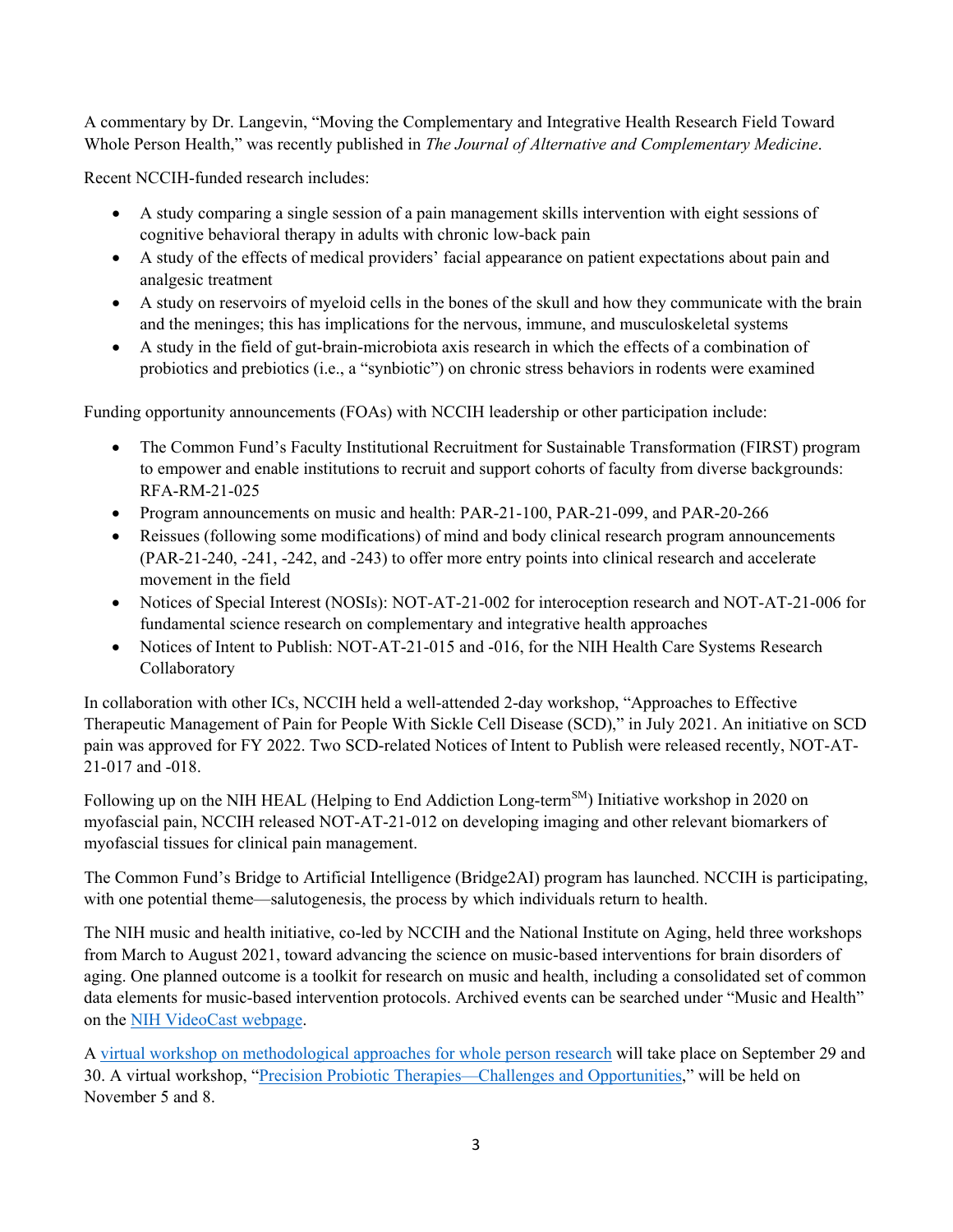On November 2, NCCIH will sponsor a virtual lecture in the Integrative Medicine Research Lecture Series, "Reading Between the Tweets: Social Technologies for Predicting and Changing Health Behavior," by Dr. Sean Young of the University of California, Irvine. The 2021 Stephen E. Straus Distinguished Lecture in the Science of Complementary Therapies will be given by Professor Rhonda Magee, University of San Francisco School of Law, on December 15, 2021. Her topic will be how mindfulness may help people deal with the challenges of racism and social identity-based bias.

**Discussion:** Dr. Mehling praised the presented work of the Center. Dr. Anderson commented that the potential budget increase is exciting, including funds for research on the opioid crisis. In response to a question from Dr. MacMillan on ARPA-H, Dr. Langevin said NCCIH hopes it comes to pass, and NIH has already had some listening sessions. ARPA-H could be an exciting opportunity to develop translational technologies to be used in the real world; the focus is not only basic science but also serving patients. Dr. Kligler commented that this kind of high-powered approach to address complex systems is needed at the Department of Veterans Affairs (VA), including as it pushes its Whole Health care approach. Dr. Haney asked whether preliminary feedback would be provided by ARPA-H (as DARPA does) on whether an applicant's initial idea should go forward. Dr. Langevin explained the "Innovation Funnel" model, which has been used successfully for the NIH RADx program and is similar to that in venture capital funding. Dr. Yeh applauded NCCIH and its leadership and commented she has seen the Center grow and become more of a voice and force across NIH. Dr. Langevin thanked Dr. Yeh and noted that the Center builds on prior successes and a solid foundation. Dr. Evans offered congratulations on the work in progress. Dr. Sherman said it is outstanding that NCCIH is demonstrating whole person health (WPH) to NIH in its various initiatives. Dr. Kligler said Dr. Langevin's and NCCIH's leadership is important not only to NCCIH and NIH but to the field of integrative health and to the American health care system. Dr. Langevin expressed excitement about the upcoming WPH research workshop. Dr. Mehling commented that he is seeing orthopedists noticing NCCIH initiatives more. Dr. Langevin responded that one NCCIH goal is to reach more into medical specialties that were not previously aware of the relevance of its work.

#### **IV. Update on the NCCIH Division of Intramural Research (DIR)**

Dr. David Shurtleff, acting director of the DIR, thanked Dr. Bushnell and highlighted her accomplishments at NIH since 2012, including building the DIR, hiring staff, and establishing its mission and direction.

The DIR's mission is to conduct basic, clinical, and translational research focusing on the role of the nervous system, other physiological systems, and psychosocial factors in perceiving, modifying, and managing pain. It also strives to provide a rich environment to train and develop the next generation of researchers. Over the next several years, the DIR plans to expand on past accomplishments to encompass a multidisciplinary, collaborative research program with strong epidemiological, clinical, translational, and basic research. This includes cuttingedge pain research; a robust and diverse environment that trains and supports the next generation of pain researchers; expanded presence of pain research at NIH; a strong commitment to equity, diversity, and inclusion in the pain research field; and service to patients with pain and to the NIH Clinical Center (CC).

Dr. Maryland Pao of the National Institute of Mental Health has been NCCIH DIR acting clinical director for 2 years. Dr. Bačkonja will start soon as supervisory physician. DIR has three principal investigators/lab chiefs: Dr. Lauren Atlas of the Section on Affective Neuroscience and Pain, Dr. Alexander Chesler of the Section on Sensory Cells and Circuits, and Dr. Yarimar Carrasquillo of the Section on Behavioral Neurocircuitry and Cellular Plasticity. Additionally, Dr. Yuanyuan (Kevin) Liu is a Stadtman Tenure-Track Investigator with a joint appointment at NCCIH and the National Institute of Dental and Craniofacial Research.

The new NIH Pain Research Center, of which Dr. Shurtleff is acting director, was established in 2020 within the CC and is led by NCCIH. It has 11 participating ICs and will serve as a magnet to pull together and support NIH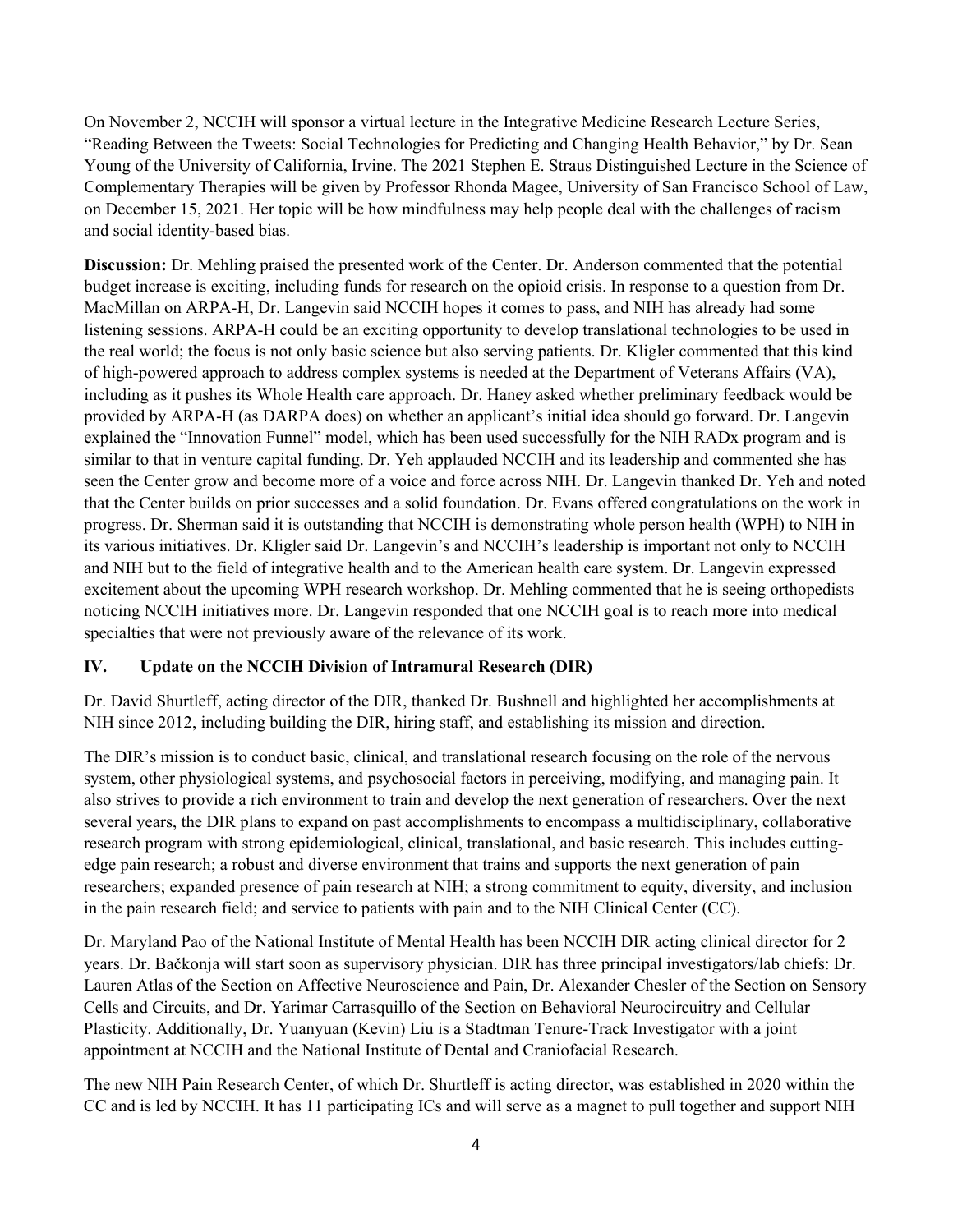collaborative intramural research on pain. Its mission is to identify and better understand mechanisms of diverse pain states, develop and test personalized therapies to better manage pain or prevent the development of chronic pain and opioid abuse, and predict individual patient response to therapies and pain outcomes. Studies are underway on sickle cell disease, pain perception, influences on pain expression and assessment, rare somatosensory processing disorders, mechanoreceptors and tactile allodynia, technology development based on induced pluripotent stem cells, and vagus nerve stimulation in relation to pain and affect. Dr. Shurtleff expressed excitement about the center and the future of the NIH intramural research program.

**Discussion:** Dr. Fishbein asked whether there are opportunities for short-term internships in the DIR. Dr. Shurtleff said that the division is open to these kinds of collaborations and sees bidirectional benefit in them.

#### **V. Presentation by Dr. Alexander Chesler on "Molecules, Cells, and Circuits for Touch and Pain"**

Dr. Chesler, a molecular neuroscientist by training, leads the DIR section focused on increasing understanding of the distinct subtypes of mechanosensory neurons (mechanosensation is the ability to detect mechanical stimuli such as pressure and stretch), the molecular architecture underlying force transduction, and the physiological roles these molecules and cells play in touch and pain.

PIEZO2 is a stretch-gated ion channel shown to be critically important for detection of mechanical stimuli. Ongoing studies at the CC are focused on patients who have profound but selective deficits in mechanosensation caused by damaging mutations in the *PIEZO2* gene. In this work, Dr. Chesler collaborates with Dr. Carsten Bönnemann, a senior investigator at the National Institute of Neurological Disorders and Stroke (NINDS) who discovered *PIEZO2* mutations in 2014. This rare disorder's symptoms include skeletal abnormalities such as progressive scoliosis and contracted joints in the hands and feet, problems with proprioception (a "sixth sense" describing awareness of one's body in space), and difficulties with other tactile senses. If patients are blindfolded, they have difficulty with tasks that most people take for granted such as walking, reaching, and grabbing objects. Changes in just two bases out of the 3 billion in the human genome are sufficient to cause this dramatic phenotype. The CC patients had previously consulted other providers and clinics about their neuromuscular problems but diagnoses and explanations were elusive.

Studies in patients and mice have helped define the role the *PIEZO2* gene plays in mechanosensation and how select sensory inputs affect perception and touch. Related publications from Dr. Chesler's group include major reports in the *New England Journal of Medicine* (2016), *Science Translational Medicine* (2018), *Nature* (2020), and *Neuron* (2021).

Dr. Chesler and his team plan to continue dissecting the molecules, cells, and neural circuits for mechanosensation, a line of research that shows promise for better understanding of pain and interoception (two NCCIH research priorities). Furthermore, it is hoped future work on the cellular and molecular underpinnings of PIEZO2 will eventually inform clinical care for patients with this rare inherited disease. Members of his section have been innovative in discovering or modifying many techniques and technologies to answer questions and facilitate discovery. What Dr. Chesler finds most fascinating about the PIEZO2-deficient patients is not what they cannot do but what they can do. He stated how gratifying it has been to be part of the NIH Intramural Program because of the ability to work across NIH.

**Discussion:** Dr. Haney praised this work and asked what earlier diagnoses these patients have typically received. Dr. Chesler said that patients had generally visited multiple specialty clinics, particularly for evaluation of scoliosis. Dr. Harris asked whether a human or a rodent model with a knockout of, or deficiency in, PIEZO2 would respond to something like acupuncture that involves internal sensation. Dr. Chesler said he did not know, but his group would like to find out more, for example, about what systems are engaged when acupuncture needles are inserted and twisted during treatment. Dr. Shurtleff said Dr. Chesler's work in translating basic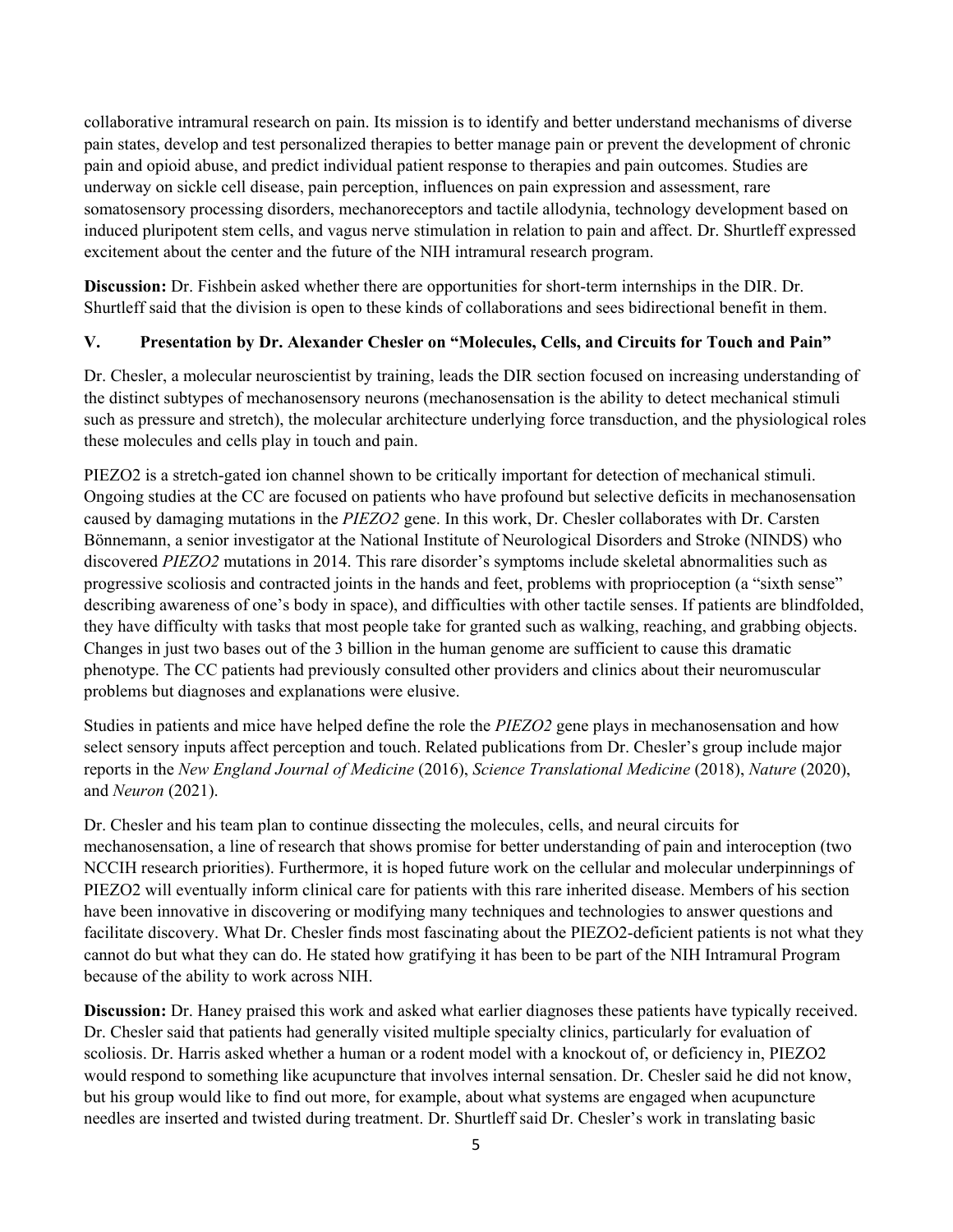science to clinical studies demonstrates that having an NCCIH presence in the NIH CC is beneficial to collaboration and answering questions.

### **VI. Introduction to the NIH Office of Nutrition Research (ONR)**

Dr. Christopher J. Lynch, acting director of the NIH ONR, explained that over the past several years, NIH has been bolstering nutrition research in light of the broad impact that nutrition has on health and disease. This interest is cross-cutting across many NIH ICs. In May 2020, NIH announced its first-ever agency-wide strategic plan for nutrition research, the goal of which is to further advance the science and address diet-related diseases across the lifespan. In January 2021, after a period of study and comment from the research community and the public, NIH transferred the ONR from the National Institute of Diabetes and Digestive and Kidney Diseases to the NIH Office of the Director's Division of Program Coordination, Planning, and Strategic Initiatives. This reorganization positions the ONR to enhance engagement of the ICs in implementing the strategic plan, develop new collaborations and relationships within and outside NIH, and ensure coordination and leadership for nutrition research across NIH.

ONR's mission is to advance nutrition science to promote health and reduce the burden of diet-related diseases. Its four strategic objectives are to (1) spur discovery and innovation through foundational research; (2) investigate the role of dietary patterns and behaviors for optimal health; (3) define the role of nutrition across the lifespan; and (4) reduce the burden of disease in clinical settings.

The implementation strategy for the plan includes NIH-wide activities and initiatives, including implementation working groups (IWGs) on topics such as nutrition and health disparities. A virtual workshop, "Food Insecurity, Neighborhood Food Environment, and Nutrition Health Disparities: State of the Science," is scheduled for September 2021, and a request for information on research to end hunger, food insecurity, and nutrition insecurity has been released (NOT-OD-21-183).

Dr. Lynch discussed the [Nutrition for Precision Health program](https://commonfund.nih.gov/nutritionforprecisionhealth) (NPH), a Common Fund program powered by NIH's All of Us [Research Program.](https://allofus.nih.gov/) Each participant undergoes complete genome sequencing, which informs their medical-genetic report. NPH will add more tools to help researchers use these data and will build on other recent advances in biomedical science such as artificial intelligence, machine learning, and microbiome research.

NPH's primary goal is to develop algorithms to predict individual responses to foods and dietary patterns, using a comprehensive set of microbiome, genomic, physiological, metabolic, behavioral, cognitive, contextual, electronic health record, survey, and environmental data, in large, diverse cohorts of participants. Secondary goals are to improve dietary assessment methods and to serve as a nutrition science discovery engine. Innovative aspects of the program include (1) an option to house study participants in special "domiciles" that will greatly facilitate dietary/nutritional assessment and reporting and (2) study data not being owned by investigators, but free to everyone.

The first awards under RFA-RM-21-005 will be made in early 2022, and after a planning year, the first participant is expected to be enrolled in early 2023.

Dr. Lynch also described ONR's NIH Research on Nutrition Listening Sessions (NutRitioNaLS) program. Because in-person meetings are often not possible at present, virtual sessions between nutrition research stakeholders (e.g., trainees, scientists, and groups) and relevant ONR staff are being offered.

**Discussion:** Dr. Sonnenburg asked whether biobank samples will be archived, and investigators will be able to apply for access for independent research. Dr. Lynch said yes; he hopes the ICs will be interested in sponsoring RFAs for ancillary studies. Dr. Sonnenburg recommended population-level, public-health implementation of some of the findings, which could be done before pursuing precision approaches. Dr. Lynch commented that this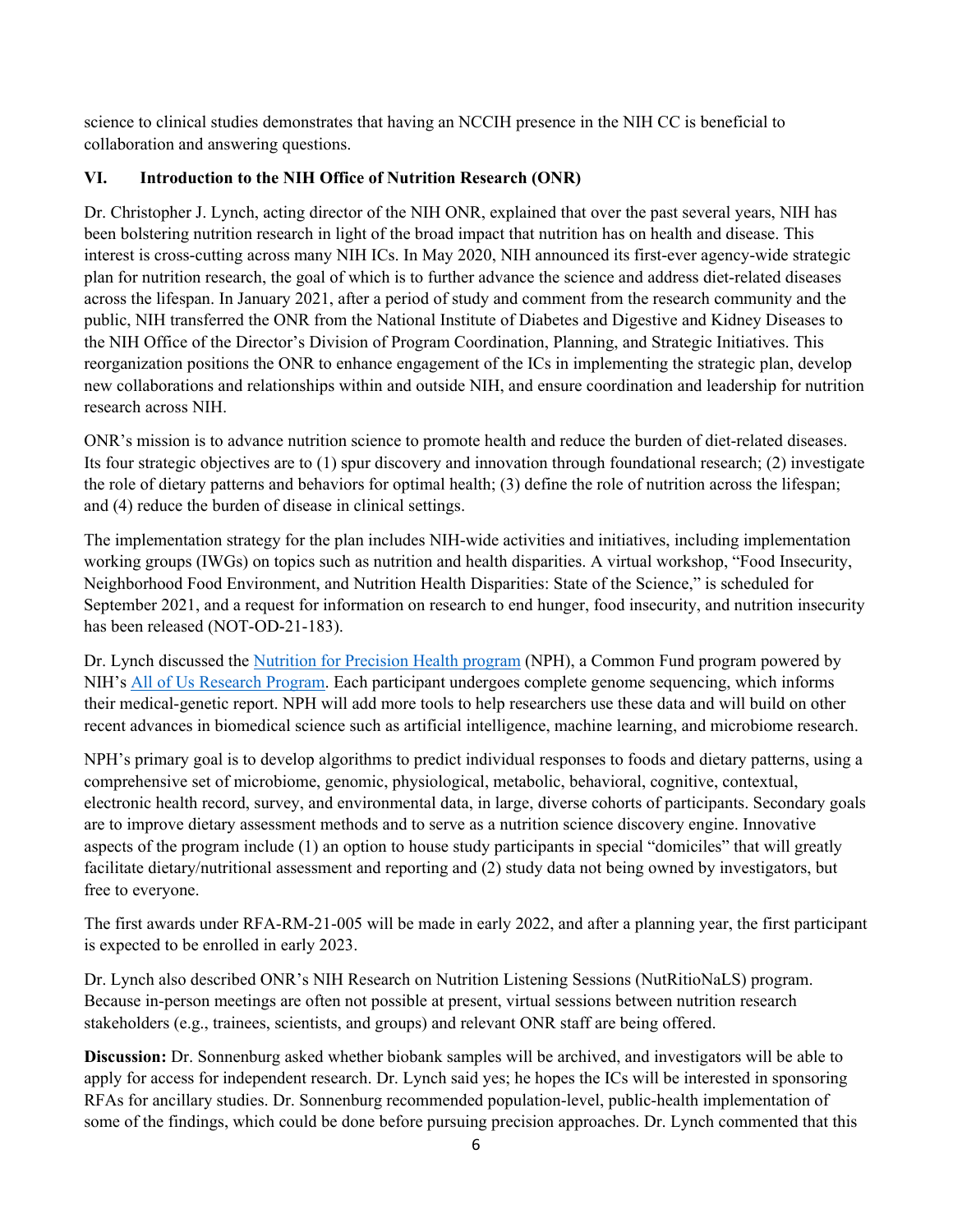appears more efficient, but he then gave an example in which it was done in a hospital setting and many patients did not show improved outcomes. For cost versus benefit, it is better to identify who could benefit from specific approaches. Dr. Sonnenburg hoped to see participants followed beyond the timeframe of the strategic plan, and Dr. Lynch noted a 5-year time limitation.

Dr. Langevin asked whether there would be value in NPH obtaining information about people's physical activity and sleep. Dr. Lynch said he expects so and mentioned the utility of technologies such as sensors, wearables, and cellphones. Dr. Craig Hopp of the NCCIH Division of Extramural Research (DER) asked whether NPH could also be designed to investigate the benefits of dietary supplements. Dr. Lynch said that the team will have to assess in the first group whether the participants take supplements. A micronutrient-deficient diet such as a highcarbohydrate diet has been suggested to ONR by outside groups; this could clarify which genes or pathways are associated with, for example, resilience. Two of the questions that interest NCCIH are (1) whether supplementation is as effective in deficiency as other routes and (2) what happens with supraphysiological doses of supplements.

# **VII. NCCIH Clinical Trials Oversight and Clinical Research Toolbox**

Dr. Robin Boineau, acting director and medical officer of the NCCIH Office of Clinical and Regulatory Affairs (OCRA), presented this follow-up to two earlier presentations to Council.

After an applicant receives a Notice of Award for an NCCIH grant, the applicant has many things to think through and do. OCRA has had ongoing conversations with Council members on the knowledge and tools that would better assist investigators in being successful in these processes and NCCIH interactions. Conversations took place with investigators as well. Much of this effort originates from a movement of harmonization taking place across NIH to increase the rigor and reproducibility of its funded research. The major themes that NCCIH heard in these conversations were that the Center should provide:

- A rationale for the process
- More timely information to allow for planning
- Additional training on the clinical trials process and NCCIH's role in oversight
- Print resources (to be developed)
- A "buddy system" to guide investigators

Oversight and oversight levels are necessary to help investigators meet NIH requirements for clinical studies; minimize risks to participants; maximize the chances for success, scientific potential, and impact in funded work; enhance the likelihood of publication in high-impact journals; and ensure good stewardship of government funds. NCCIH recently established six oversight levels, as explained on the NCCIH [Clinical Research Toolbox](https://www.nccih.nih.gov/grants/toolbox)  [webpage.](https://www.nccih.nih.gov/grants/toolbox) As NCCIH rolls out this new information, it plans to provide training information to the extramural community through the NCCIH blog, a webinar, sessions at training meetings and at conferences, and an FAQ page.

**Discussion:** Dr. Sherman said that a logical and concise process like this makes much sense. Dr. Evans requested more clarity on the indications for site monitoring, and Dr. Boineau responded that NCCIH looks very carefully at each grant, including factors that drive the level of oversight—for example, some populations are very hard to recruit. The process is not a "cookbook" but rather one of NCCIH staff looking at the different elements and talking them through.

Dr. Coghill asked what is being done to ensure grants can start in a timely fashion. Dr. Boineau thinks that letting everyone know about the entire process will be helpful. Also, it is very important for investigators to answer all the comments from the first review. Sometimes, in trying to turn things around quickly, grantees miss some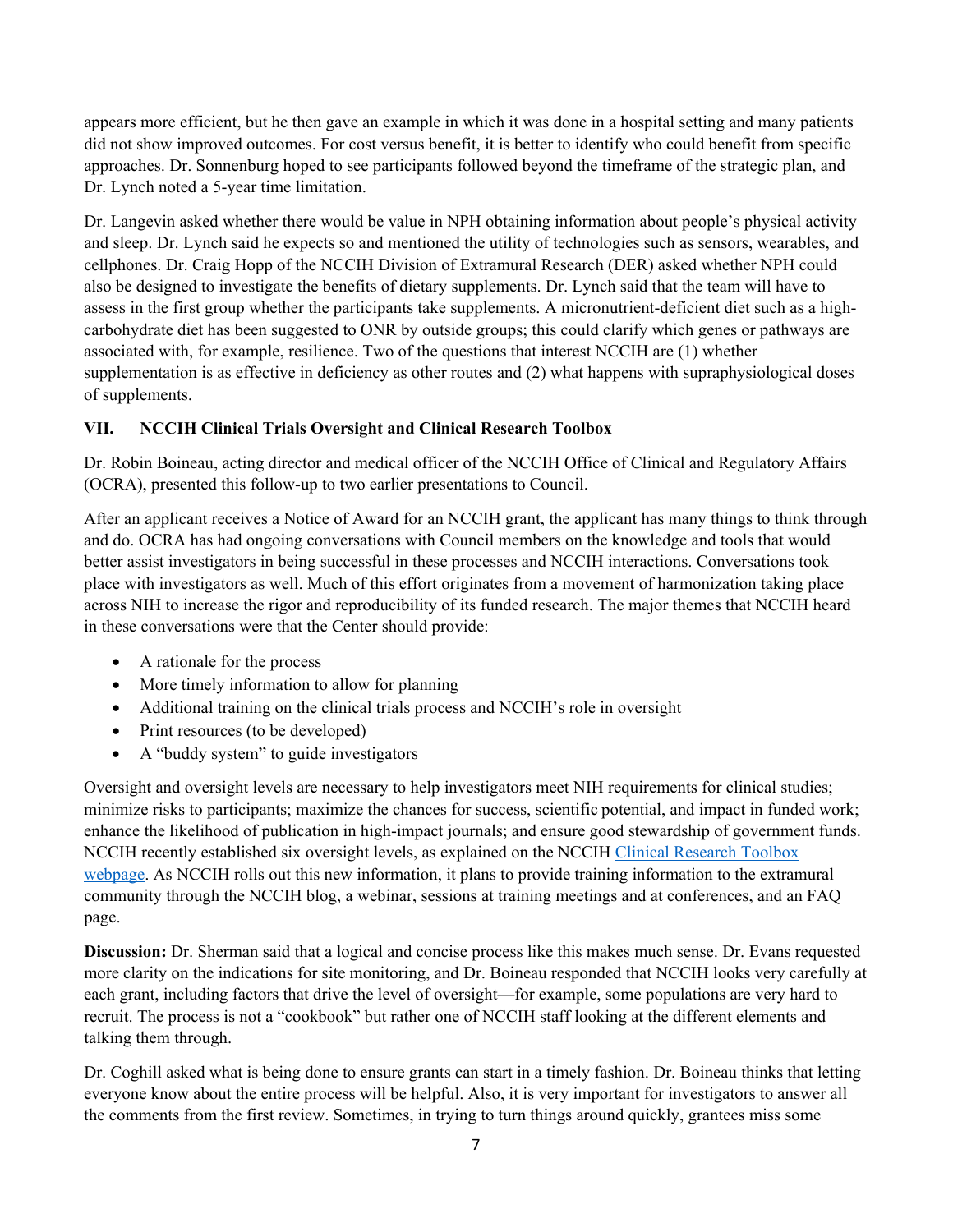elements. Any back-and-forth adds more time to the protocol review process. Dr. Boineau also thinks breaking down a timeline is helpful. Dr. Emmeline Edwards, director of the DER, said that good communication and partnership between NCCIH and investigators and transparency in the process are likely to support a project starting on time and continuing to progress.

Dr. Fishbein commented that she and others have experienced long delays, and these changes should systematize the process and open channels of communication so delays will not occur. Dr. Boineau confirmed this and mentioned that Dr. Fishbein's experience as an NCCIH-funded investigator is helpful. Dr. Edwards added that NCCIH is very much paying attention to the time element in this process. Dr. Shurtleff commented that this endeavor has been a 20-year one, and in recent years NCCIH has "taken a scalpel to the process" and found the pressure points. Continued feedback will be important.

## **VIII. Two Reports on the NCCIH/VA Workshop on Well-Being Measurement**

Dr. Edwards gave a high-level overview of the NCCIH perspective on "Enhancing Well-Being Measurement in Health Research, Clinical Care, and Population Health Promotion," a workshop on June 14, 2021 co-organized by NCCIH and the VA. (A summary [of the workshop](https://files.nccih.nih.gov/enhancing-well-being-measurement-meeting-june-2021-final-report.pdf) is available on NCCIH's website.)

The concepts of most importance and interest to NCCIH for this meeting were inclusion of well-being measures in health research, clinical care, and population health promotion; moving more toward a consensus on approaches to well-being measurement; the relationship between well-being and health; and issues of health equity and measurement of well-being in diverse populations. Dr. Edwards saw much synergy between the meeting and NCCIH research priorities such as the Emotional Well-Being (EWB) Research Program—a trans-NIH program—and WPH in the NCCIH strategic plan.

High-priority research topics for the six EWB research networks are ontology and measurement of EWB, mechanisms of EWB in health, biomarkers of EWB, the relationship between EWB and prevention, technology and outcome measures for mechanistic studies of EWB, and development and validation of EWB measures. All projects include an emphasis on EWB measurement. Another area to explore is the relationship between wellbeing and WPH. An individual's sense of well-being could contribute to WPH by promoting health-enhancing behaviors and vice versa; if so, that relationship would be bidirectional and positively reinforcing. Upcoming activities include a workshop in September 2021 at the Harvard T.H. Chan School of Public Health on the impact of prosocial behavior on individual and societal health and well-being, a meeting in spring 2022 for principal investigators in NIH's EWB networks, two lectures in spring 2022 on EWB topics as part of NCCIH's Integrative Medicine Research Lecture Series; and future collaborations with the VA.

Dr. Benjamin Kligler, National Director, Integrative Health Coordinating Center, Office of Patient Centered Care and Cultural Transformation, Veterans Health Administration, U.S. Department of Veterans Affairs, explained that "Whole Health" is an approach to care used by the VA that is closely related to NCCIH's WPH. As this approach has been implemented, it has generated increased interest within the VA in well-being promotion, not just disease prevention. Assessments within VA health care continue to be limited primarily to measurement of health symptoms and conditions, and there is a need to effectively measure well-being.

Dr. Kligler spoke highly of the VA's collaboration experience with NCCIH on this workshop. Very high levels of interest, attendance, and uptake were evident among attendees. The event's main goal was to "think and link," or encourage conversations among people who work on this topic in various sectors and organizations. Dr. Kligler gave as his takeaways:

• Different perspectives exist on the relationship between health and well-being, but there was consensus that poor health can coexist with some aspects of well-being.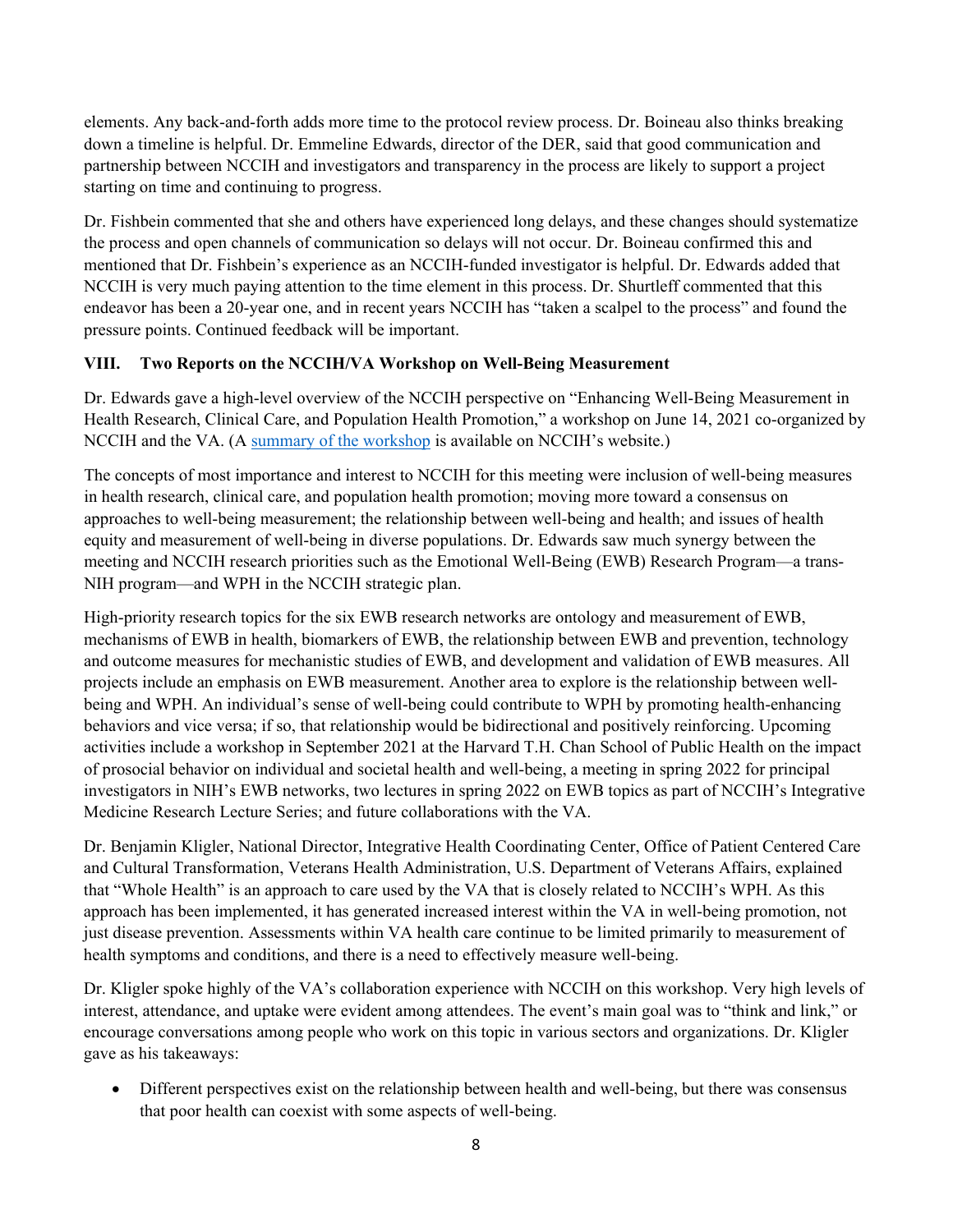- There was diversity in how well-being is defined and measured but a common focus on whether people are doing well rather than experiencing disease/dysfunction.
- Concern was evident that some indicators of well-being may not be achievable for all individuals (e.g., racial/ethnic disparities may exist in some aspects of EWB).
- Many approaches focus on internal indicators of well-being (e.g., happiness, satisfaction, sense of purpose).
- Well-being measurements could target social determinants of health (e.g., social isolation, financial instability).
- Some approaches also consider external indicators of well-being (e.g., objective life circumstances/functioning in key life roles).

Dr. Kligler hopes that in 2022 the VA will be able to support a larger meeting on well-being measurement, and if so, he would again like to collaborate with NCCIH.

The field needs a clinical tool that is compact, short, and easy enough to readily use in clinical practice to measure everyday life functioning. Dr. Dawne Vogt of the VA's National Center for PTSD (PTSD is post-traumatic stress disorder) has developed a tool with three questions in plain language that assess satisfaction, status/role involvement, and role functioning. The tool will be piloted in various clinical settings in six facilities over the coming year. VA will assess effective strategies for its implementation prior to large-scale rollout in 2023. As part of routine clinical care, it would help change patient/provider conversations so that well-being and health creation are routinely discussed with veterans.

**Discussion:** In response to a question from Dr. Edwards, Dr. Kligler said that this measurement tool has been validated so far in veterans only, but there is definite potential and interest, including from a practice-based research network, in wider testing. Dr. Anderson asked how translatable this work in the VA system will be to mainstream care. Dr. Kligler responded that this is a big question that raises other questions, such as whether the United States will ever move to value-based care. If U.S. health care systems are still stuck in a volume-based, fee-for-service model, that will pose the biggest barrier. VA is having a conversation with the Centers for Medicare & Medicaid Services and has seen some interest in potentially working the tool into some demonstration projects.

Dr. Sherman commented that the conversations are changing in her organization, if more slowly than in the VA, on integrated health and a more holistic view. If consumers want complementary and integrative modalities and providing them would make a health care system stand out more in the market, this will likely move forward. Dr. Kligler commented that the VA is cosponsoring a consensus panel at the National Academies of Medicine to examine models of whole person care, which should be informative about the landscape.

## **IX. Concept Clearance: Fostering Mental, Emotional, and Behavioral Health Among Children in School Settings: Opportunities for Complementary and Integrative Health**

Dr. Della White, a program director in the DER, opened her presentation by noting that a series of reports since 2019 have sounded alarms regarding the importance of mental, emotional, and behavioral (MEB) health development among children and youth. Other themes include the importance of achieving behavioral health equity and the need to develop a life-course model to help young people transition to adulthood with better health in these areas. NCCIH cosponsored a workshop at the National Academies on "The State of Mental, Emotional, and Behavioral Health of Children and Youth in the United States," with the report released in 2019.

MEB disorders often manifest first in childhood or adolescence. They contribute to high rates of disability, school dropout, cardiovascular and metabolic diseases, lost years of productivity, incarceration, and homelessness, and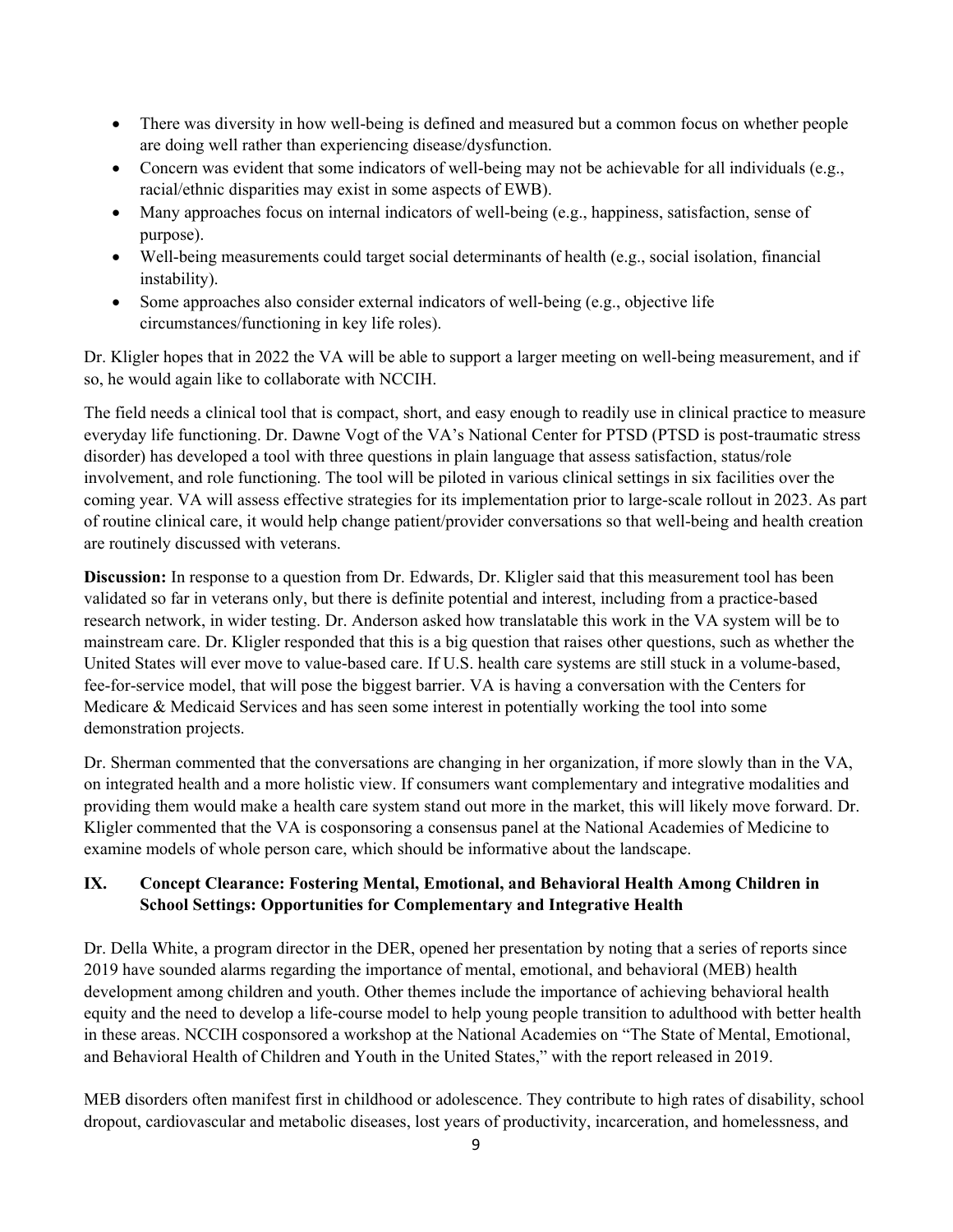they impact academic performance. MEB health is intrinsically linked to physical health. Children have limited access to MEB health services, especially in low-resource communities and among racial/minority and underserved youth. Promotion of MEB health and early prevention of MEB disorders are important for overall child development and the transition to adulthood. Schools have become key points for accessing MEB health services. Preventive interventions that address an array of outcomes are important for promoting MEB health and preventing MEB disorders.

This concept's goal is to contribute to the evidence base on complementary and integrative health approaches for promoting MEB health and preventing MEB disorders. Objectives are to support studies to rigorously test these approaches to promote healthy MEB development and/or prevent MEB disorders in school settings; examine MEB health as well as the impact on the whole child, including academic and physical health outcomes; focus on reducing health disparities and advancing MEB health equity among children in underserved and low-resource school settings; and assess multiple levels of influence on MEB health outcomes (e.g., individual, interpersonal, community, and societal). NCCIH will continue to work with other ICs to identify ways to support research on implementation strategies. Council unanimously approved this concept.

## **X. Concept Clearance: Expansion of NIH-DoD-VA Pain Management Collaboratory Research Activities**

Dr. Peter Murray, a program director in the DER, presented this concept. The NIH-Department of Defense (DoD)-VA Pain Management Collaboratory (PMC), which began in 2017, has as its overall goal to test implementation and evaluation of nonpharmacologic approaches for pain management and common co-occurring conditions in the military and veterans' health care systems. The program will end in 2023–2024, and NCCIH sees an opportunity to build resources and expand the research to areas not currently addressed.

Previously, the PMC funded 11 large-scale, multisite, pragmatic clinical trials (called Demonstration Projects) and a Pain Management Collaboratory Coordinating Center (PMC3). A few ad hoc working groups have also been formed. This concept would use phased cooperative agreement research applications to conduct efficient, large-scale, pragmatic clinical trials as the next phase of Demonstration Projects. The focus on nonpharmacologic interventions will remain, but there will be more emphasis on dissemination and implementation research for interventions with demonstrated effectiveness. The coordinating center will learn and disseminate best strategies for implementing effective nonpharmacologic pain management interventions into the VA and DoD health care systems. It will also create a data sharing plan that would allow long-term storage and platforms to facilitate cross-project analyses. Council unanimously approved this concept.

#### **XI. Reminder of How To Submit Public Comments**

Dr. Khalsa reminded the audience that public comments could be sent to him by email or postal mail. Comments are limited to 700 words. If submitted within 15 days after this meeting, the comments will be included in the meeting minutes.

**"From:** jean public [<jeanpublic1@gmail.com>](mailto:jeanpublic1@gmail.com) **Sent:** Monday, July 12, 2021 10:26 AM **To:** Khalsa, Partap (NIH/NCCIH) [E] [<khalsap@mail.nih.gov>](mailto:khalsap@mail.nih.gov) **Subject:** Re: CALL OUT THE CDC FOR POLITICS NOT HEALTH AT ALL